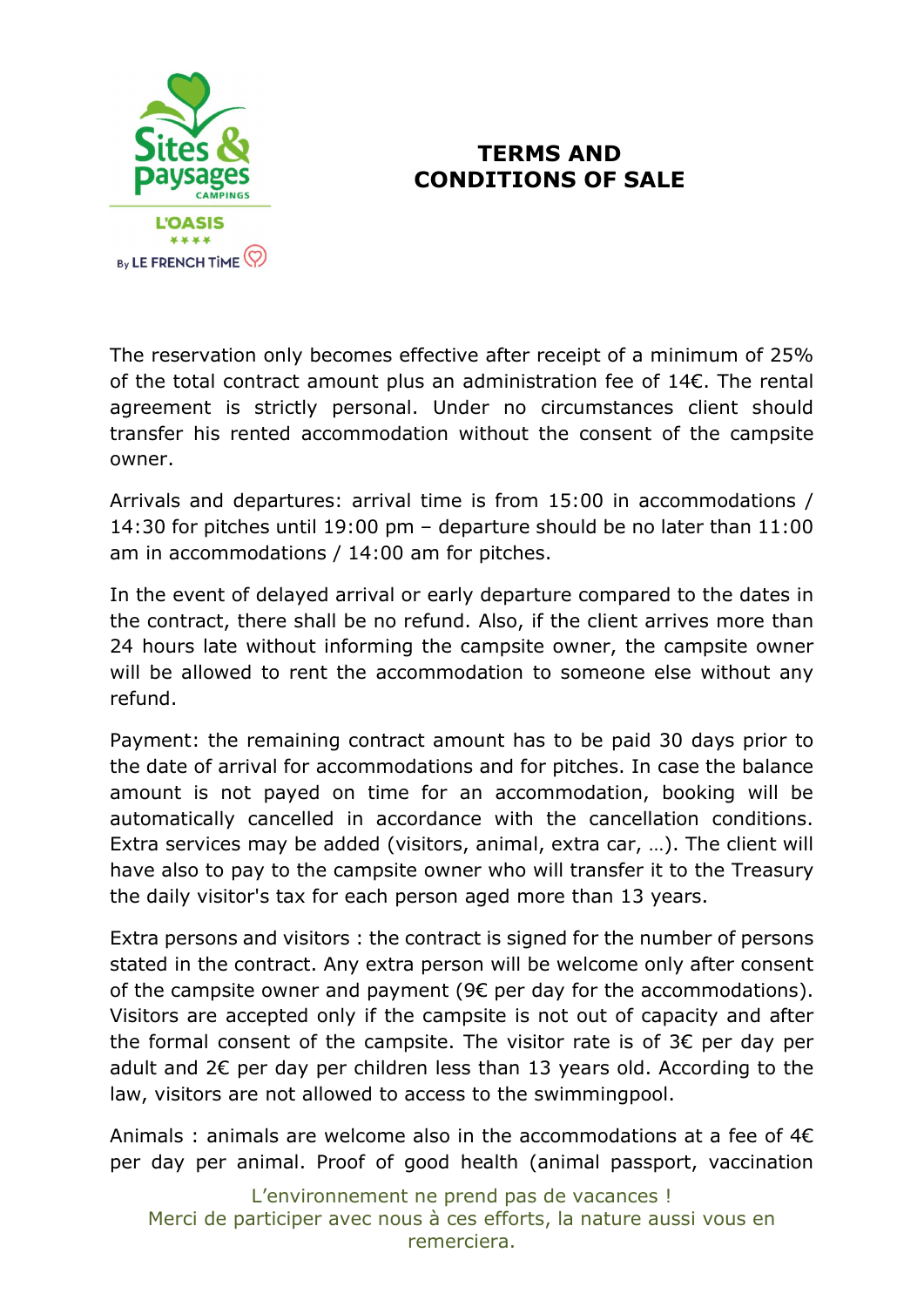documents …) and tattoo or chip is mandatory. Animals should be kept on a line and should not be left alone in the accommodations. The owners have to collect the droppings of their animal and have to respect the cleanliness of the campsite. Animals are not accepted in the sanitary and swimming pool areas of the campsite. Pedigree dogs such as Rottweillers, American Staffordshire Terriers, Staffordshire Terriers, Rosas, or similar dogs in their physical features to the four breeds cited are strictly prohibited.

Car : There is only one car included in each reservation. An amount of 3€ per night per extra car will be asked.

Regulations for the campsite : All clients must comply with the regulations for the campsite and should respect campsite rules as posted at the reception area. At a breach of these rules, the campsite owner has the right to ask the client to leave the campsite. In that case, there shall be no refund.

The use of electric friteuses or barbecues is strictly forbidden within or outside accommodations. Only gas or electric barbecues are allowed within the campsite. Coal barbecues are strictly forbidden except for two specific areas.

Swimming pool access is free and restricted to clients only.

Concerning chalets, lodges and mobile-homes, prices include rental, electricity, gas, warm water, heated swimming pool and all the campsite services. The client has to respect the site and he must leave the accommodation as clean as it was at the day of his arrival. Otherwise a fixed fee of 50€ for cleaning costs will be retained from the deposit if the accommodation is left dirty. A deposit of 200€ for the rented accommodation will be asked at arrival. This deposit covers the costs of breakage and / or loss of inventory, damages incurred or additional cleaning costs.

Cancellation : In the event of cancellation before the starting date of the rental period, the client should inform the campsite owner by a registered letter.

For any cancellation 60 days before the date of arrival, the total amount paid except booking fee will be refunded.

For any cancellation more than 30 days before the date of arrival, 50% of the total amount paid except booking fee will be refunded.

In the event of cancellation less than 30 days before the date of arrival, the total amount paid will be due.

L'environnement ne prend pas de vacances ! Merci de participer avec nous à ces efforts, la nature aussi vous en remerciera.